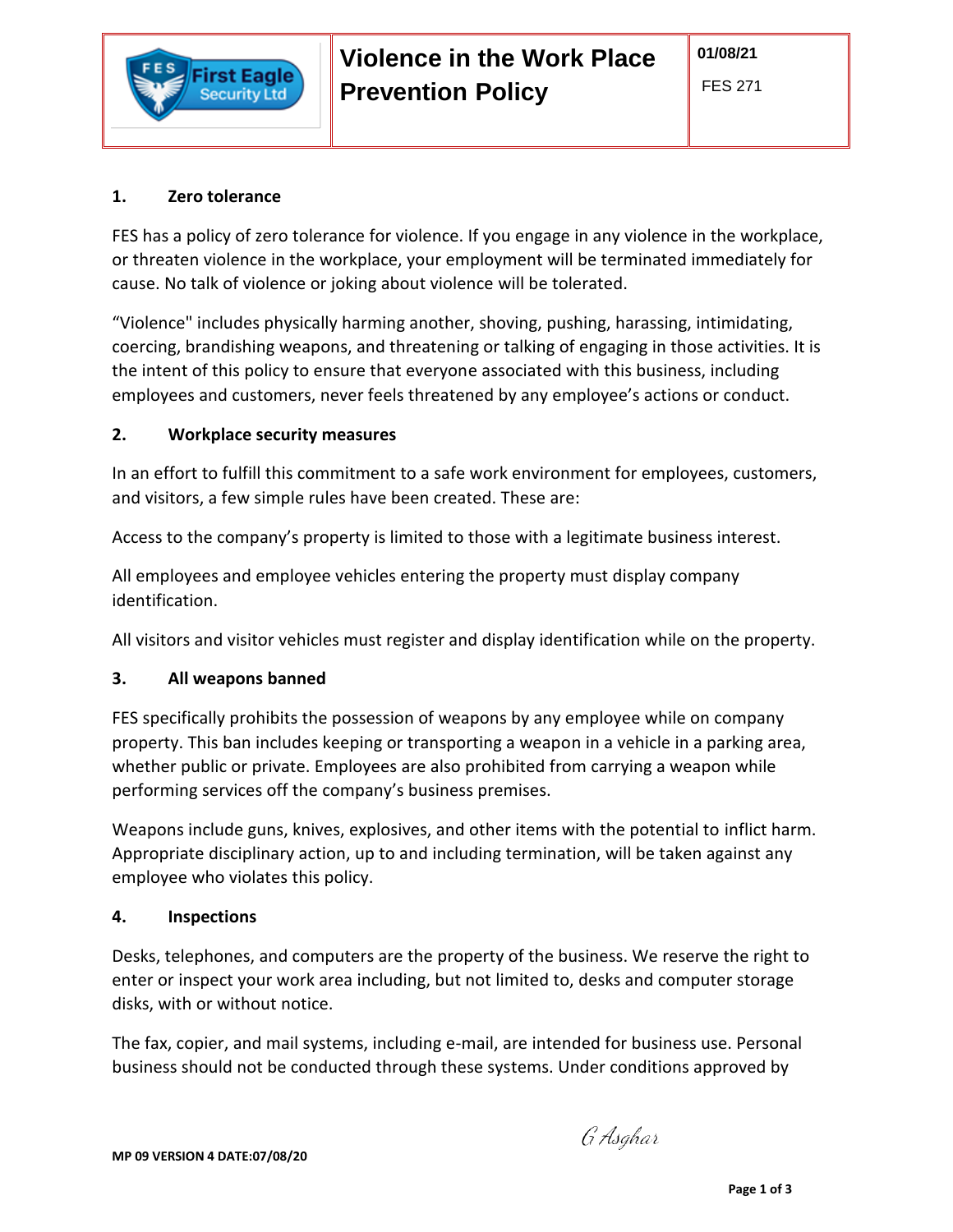management, telephone conversations may be monitored, and voice mail messages may be retrieved in the process of monitoring customer service.

Any private conversations overheard during such monitoring, or private messages retrieved, that constitute threats against other individuals can and will be used as the basis for termination for cause.

### **5. Reporting violence**

It is everyone's business to prevent violence in the workplace. You can help by reporting what you see in the workplace that could indicate that a co-worker is in trouble. You are in a better position than management to know what is happening with those you work with.

You are encouraged to report any incident that may involve a violation of any of the company's policies that are designed to provide a comfortable workplace environment. Concerns may be presented to your supervisor.

All reports will be investigated, and information will be kept confidential.

### **6. Training programs**

As part of its commitment to preventing workplace violence, the company has established training programs for all employees. Training will be included as part of your orientation. Thereafter, you will be scheduled for annual refresher training during the month that you initially joined the business.

Please be advised that training is mandatory, and attendance will be required. If you fail to attend training or make-up sessions, you will be subject to suspension without pay until training is completed.

### **7. Education offerings**

In order to promote a peaceful working environment, we encourage supervisors and employees to enroll in courses to learn more about working with each other. Courses covering communication, problem solving, building effective working relationships, stress management, and related or similar course topics are supported by tuition reimbursement, offered by our training department and, where appropriate, supported for attendance at outside seminars.

### **8. Employee assistance program**

FES provides employee advice and assistance for all full-time and part-time employees.

You are encouraged to use the service whenever you feel the need for guidance in coping with life's difficulties. If you have difficulty handling drugs or alcohol, the company can provide information on treatment. The advice is confidential to be used when you need help.

G Asghar